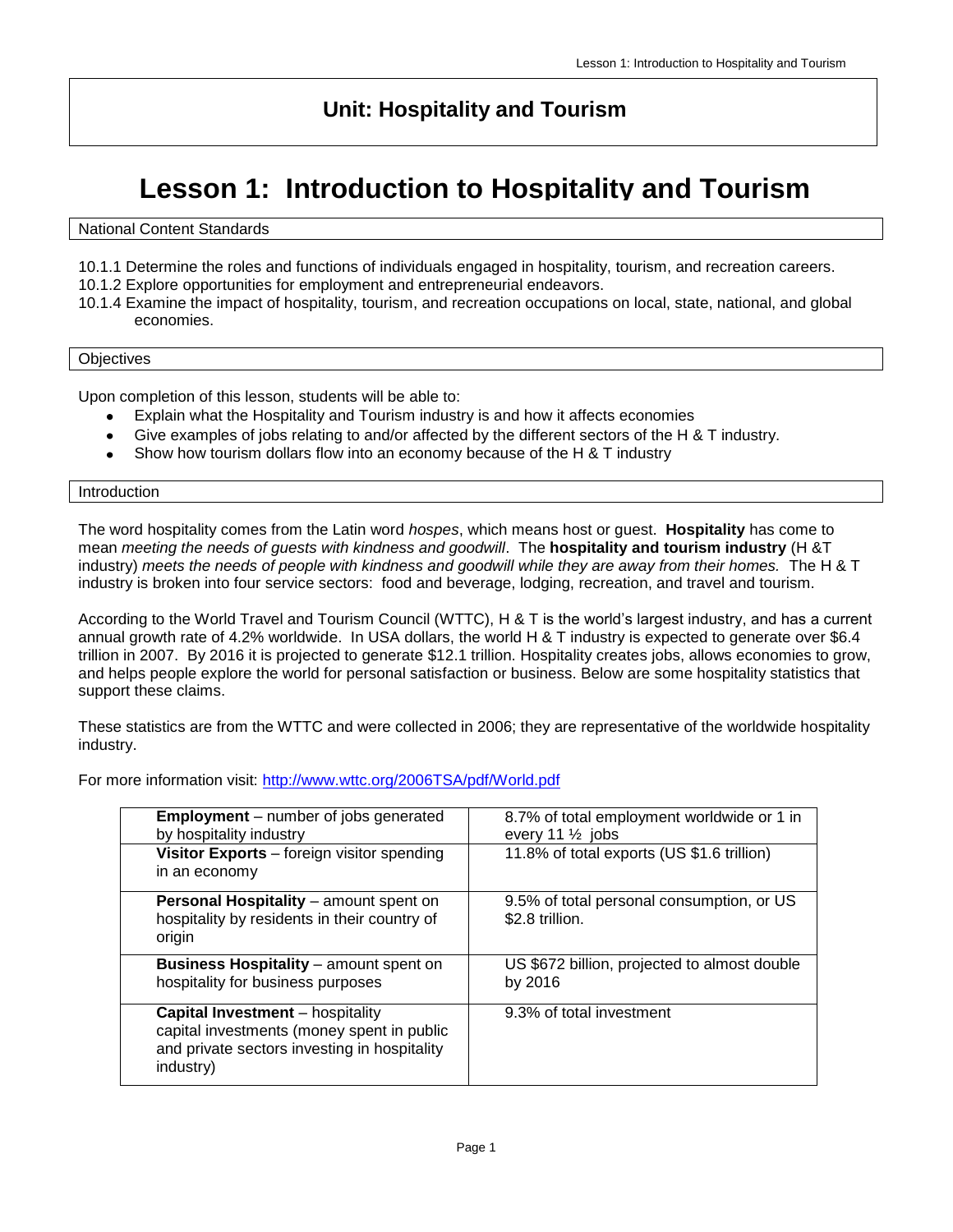**Government Expenditures** – spending by governments worldwide on hospitality industry and visitors

In the United States alone, over \$1.6 trillion was generated in 2006 from the hospitality industry. The hospitality industry is the 2<sup>nd</sup> largest employer in country; the healthcare industry is first (Reynolds, 20). More than 15 million people work in the industry, which is equivalent to 1 in every 9.2 jobs across the country or 10.9% of total employment. Americans spent, on average, 9.4% of their personal consumption dollars on hospitality and the United States as a whole spends more on hospitality than any other country in the world.

In Kentucky, hospitality is the second largest industry; agriculture is the first.

The H & T industry is about service. The industry provides service to people when they are away from their home, and sometimes even when they are home. For example, home delivery of food would be part of the hospitality industry as would a masseuse that does home visits or a cook that does at-home cooking lessons or catering.

The H &T industry is about diversity. There are small, large, privately owned, and publicly owned businesses. There are people of every socioeconomic class, cultural background, race, age, and religion involved with H &T, both in providing and receiving the services. The H & T industry reaches every corner of the globe, while providing jobs, entertainment, food, transportation, and a place sleep.

The H & T industry is about entrepreneurs. Entrepreneurs are people that start businesses. The H & T industry is full of businesses that serve people and are owned by a single person or family. This means not only are there many H & T jobs working for someone else, there is a lot of H &T opportunity to work for yourself. Worldwide examples of entrepreneurs creating small businesses that became big business are: McDonalds, Marriott hotels, Holiday Inn hotels, Albertsons food stores, and Southwest Airlines.

The hospitality industry is complex. It covers a wide range of jobs, locations, activities, and economic brackets. There are 4 sectors of the hospitality industry: food and beverage, lodging, recreation, and travel and tourism.

The **food and beverage industry**, also known as the **foodservice industry**, *consists of businesses that prepare food for customers.* It is the largest segment of the hospitality industry in the US. It is estimated that the foodservice industry provides 50% of all meals eaten in the US today; with so many people eating out, many opportunities for food entrepreneurs exist. A business in this industry can range from casual to fancy, large to small, expensive to inexpensive. The number of people employed in foodservice industry is expected to double by 2015 to approximately 22 million people (Reynolds 23)

**Lodging**, also known as **accommodation**, *is a place to sleep for one or more nights*. A business in the lodging industry is a business that provides a place for people to sleep overnight. It can be one of many sleeping places such as a fancy hotel, a youth hostel, an elder hostel, a campground, or highway side motel.

**Recreation** is *any activity that people do for rest, relaxation, and enjoyment.* The goal of recreation is to refresh a person's body and mind. Any business that provides an activity for rest, relaxation, and enjoyment in order to refresh a person's body and mind is in the recreation business. Recreation businesses are incredibly diverse because people have varying ideas on what activities they participate in for rest, relaxation and enjoyment. There are four general types of recreation businesses: entertainment, attractions, spectator sports, and participatory sports.

The **travel industry** is in the business of *moving people from place to place* while the **tourism industry** *provides those people with services that promote travel and vacations.* Busses, planes, cabs, boats, and passenger trains are all part of the travel industry while travel agencies, tour operators, cruise companies, convention planners, and visitors bureaus are all part of the tourism industry.

The H & T industry helps other industries around it grow, thus creating a basis for an economy. In "tourist towns", for example, the entire economy is built up around the H & T industry. In places like this, a lawyer is not directly part of the hospitality industry, but a lawyer that works for a hotel chain is supported by the hospitality industry and a school teacher that teaches in this type of community is also supported by the hospitality industry. Shop owners,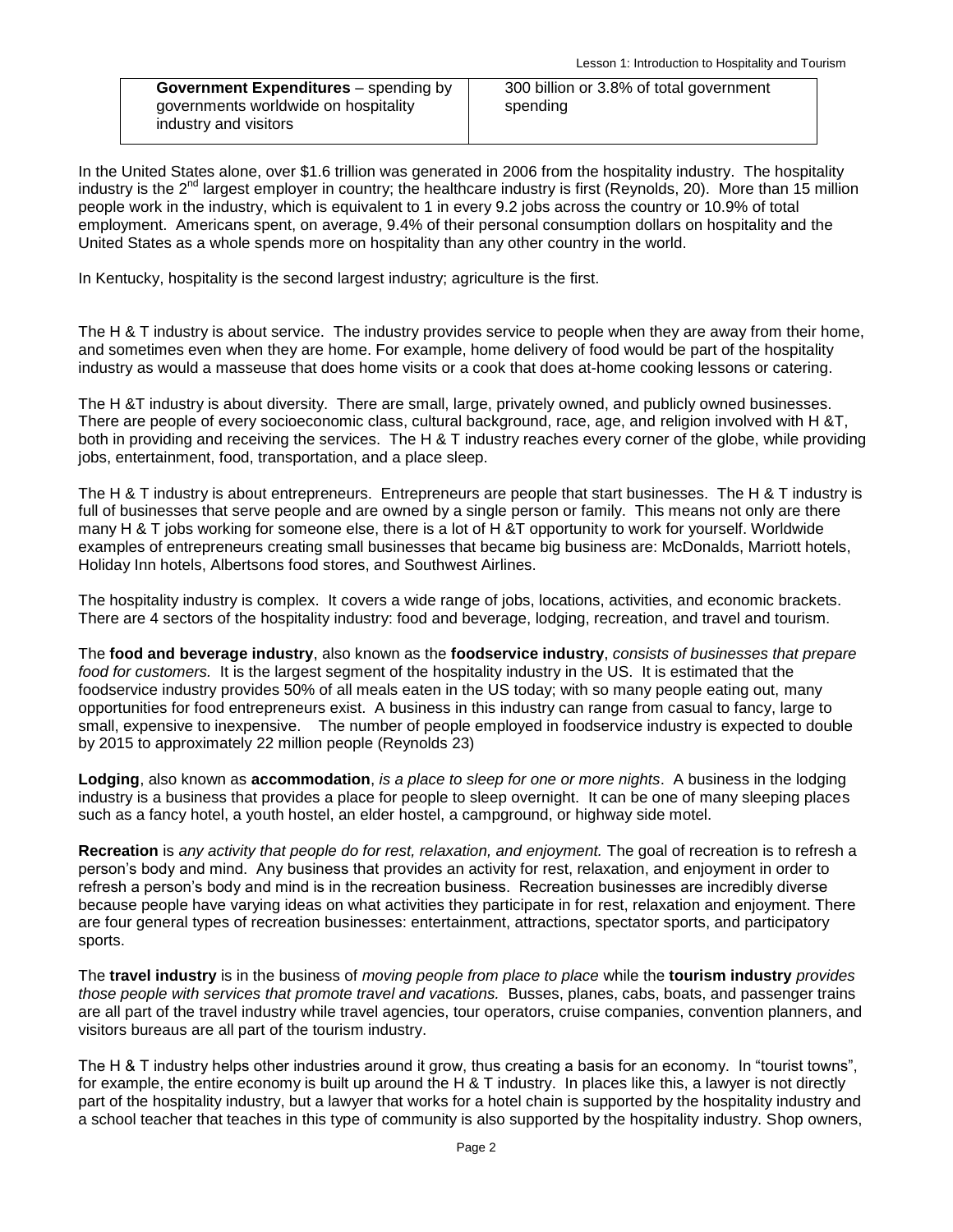business providers, government agencies, and other service providers all rely on the tourism to bring people into their businesses.

Other, non-tourist based economies also rely on the H & T industry for growth. For example, an agriculture community that raises lots of barley may supply much of their crop to alcohol manufacturing, which in turn is served in the foodservice sector of the H & T industry. Another example would be a M.D. that specializes in orthopedic surgery and lives in a town where many injuries are due to recreational activities.

Ultimately, any town with a hotel, restaurant, or recreational activity is affected by and employs people in the hospitality industry.

The ability to serve people food, give them a place to sleep, and provide them with entertainment is the back bone of many economies the globe over.

# Brainstorm list:

- o Vacation places
- o Food Eaten
- $\circ$  Activities done
- o How to get there?
- o Where did you stay?
- o What did you buy?
- o What to do if you stay home instead?
- $\Omega$

# • Answer the following question:

If you could take a 4-day vacation this weekend, anywhere in the world, where would you go?

List all the employees/businesses that would be needed to make their weekend happen

- Defining H & T: The **hospitality and tourism industry** (H & T industry) *meets the needs of people with kindness and goodwill while they are away from their homes.*
- Discussing Entrepreneurs
	- The H & T industry is about entrepreneurs. Entrepreneurs are people that start businesses. The H & T industry is full of businesses that serve people and are owned by a single person or family. This means not only are there many H & T jobs working for someone else, there is a lot of H &T opportunity to work for yourself.
	- Worldwide examples of entrepreneurs creating small businesses that became big business  $\bullet$ are: McDonalds, Marriott hotels, Holiday Inn hotels, Albertsons food stores, and Southwest Airlines.
- Discussing how H & T affects economies
	- The H & T industry helps other industries around it grow, thus creating a basis for an economy. In "tourist towns", for example, the entire economy is built up around the H & T industry. In places like this, a lawyer is not directly part of the hospitality industry, but a lawyer that works for a hotel chain is supported by the hospitality industry and a school teacher that teaches in this type of community is also supported by the hospitality industry. Shop owners, business providers, government agencies, and other service providers all rely on the tourism to bring people into their businesses.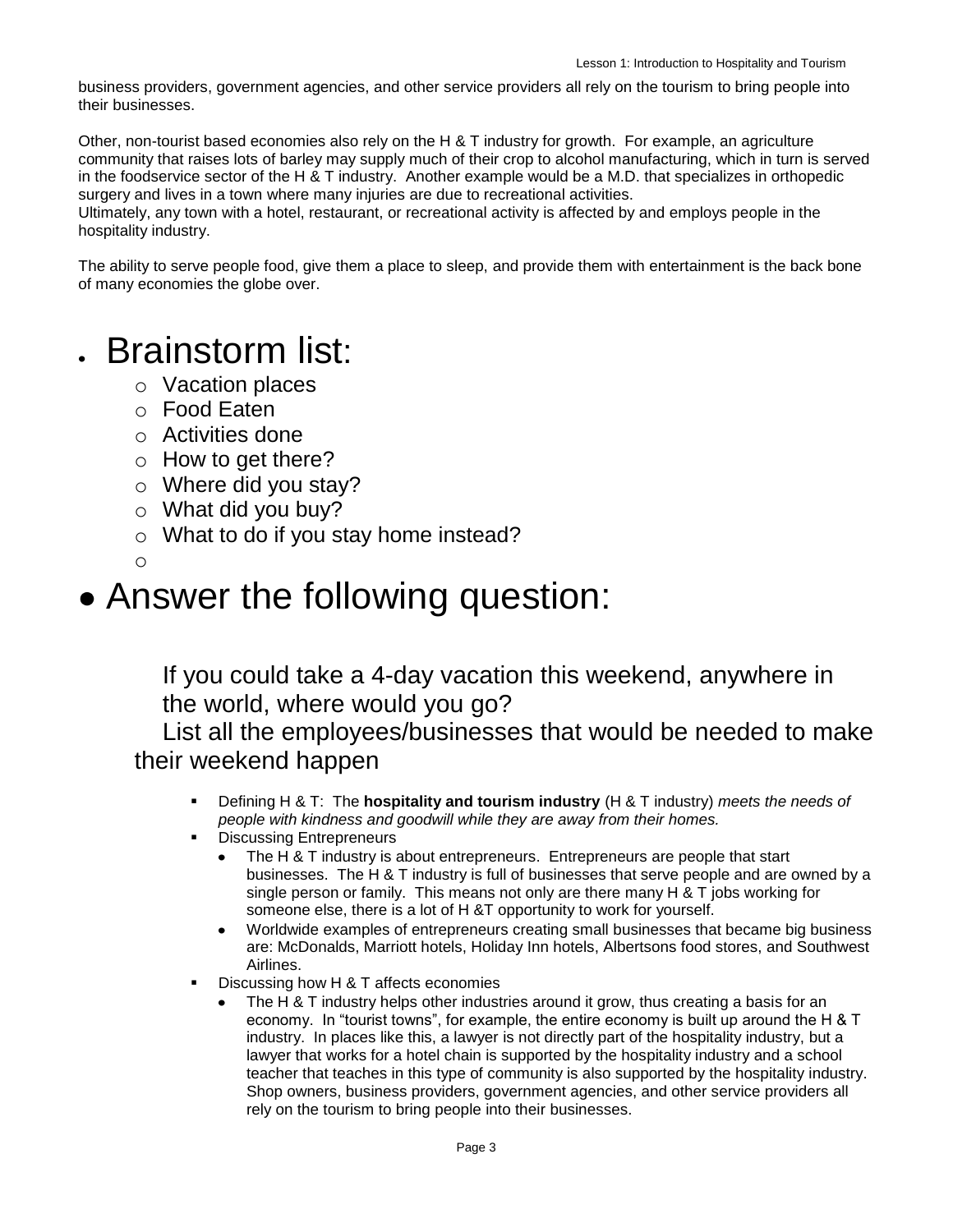- Other, non-tourist based economies also rely on the H & T industry for growth. For example, an agriculture community that raises lots of barley may supply much of their crop to alcohol manufacturing, which in turn is served in the foodservice sector of the H & T industry. Another example would be a M.D. that specializes in orthopedic surgery and lives in a town where many injuries are due to recreational activities.
- Ultimately, any town with a hotel, restaurant, or recreational activity is affected by and  $\bullet$ employs people in the hospitality industry.
- The ability to serve people food, give them a place to sleep, and provide them with entertainment is the back bone of many economies the globe over.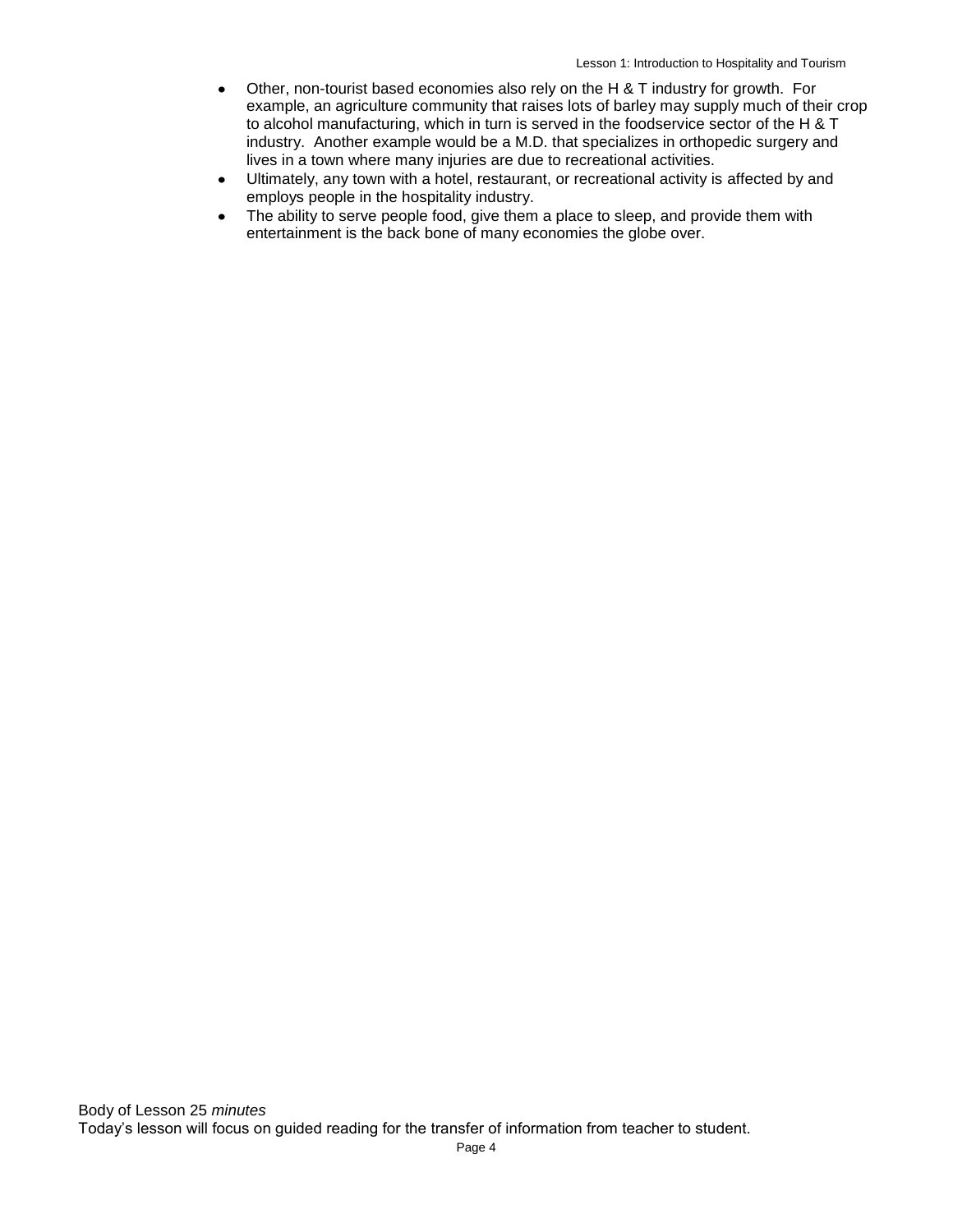- Pass out *Introduction to Hospitality and Tourism* information sheet
- Give students 20 minutes to read information sheet in class and create a concept map of the information read. Pair IEP students with readers.
- IEP students use an alternate mindmap.

#### Conclusion

Economic Impact of Hospitality and Tourism Homework

- Review with students what was learned by having a few students share something they learned today.
- Discuss (2-3 minutes) the question: Why is the hospitality industry important to economies?
- Pass out *Economic Impact of Hospitality and Tourism* Homework

When Homework is collected, put a couple of the Economic Impact flow charts on the bulletin board, or put up the example one at the end of this lesson plan.

Additional activity: This activity is designed to address the logic/math minded students.

- Have students visit the World Travel and Tourism Council web site [http://www.wttc.org](http://www.wttc.org/)  $\bullet$
- Have students search out one statistic related to Hospitality and Tourism and write one paragraph on how  $\bullet$ that statistic affects the economy that the statistic is taken from.

#### **Materials**

Brainstorm lists and question *Introduction to Hospitality and Tourism* information sheets *Economic Impact of Hospitality and Tourism* Homework

#### **Works Cited**

Reynolds, J.S. *Hospitality Services*. (2004). The Goodheart-Willcox Company, Inc.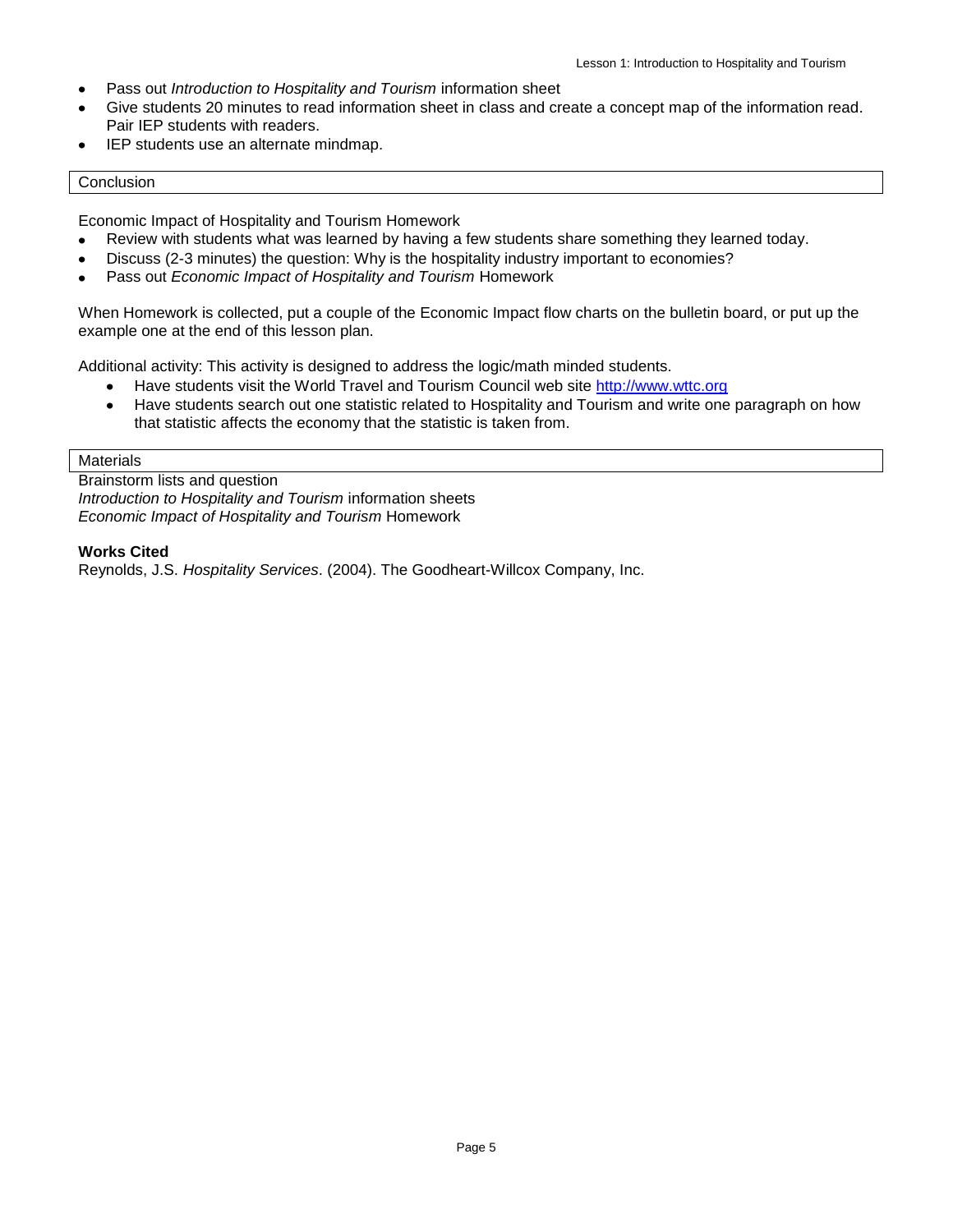## **Grading Rubric for Hospitality and Tourism Mindmap**

#### Name:

The following topics must be represented in your mindmap. You may add more detail if you like.

| Topics to be represented                                                | Points Possible | Points<br>Earned |
|-------------------------------------------------------------------------|-----------------|------------------|
| <b>Food Service</b>                                                     | .5              |                  |
| Lodging                                                                 | .5              |                  |
| Recreation                                                              | .5              |                  |
| <b>Travel and Tourism</b>                                               | .5              |                  |
| At least one example of a job in<br>each sector of H & T                | 4               |                  |
| At least one statistic                                                  | 1               |                  |
| <b>Diversity</b>                                                        | .5              |                  |
| Service oriented                                                        | .5              |                  |
| Entrepreneurs                                                           | .5              |                  |
| At least one example of an<br>entrepreneur in H & T                     | 1               |                  |
| Support to other industries                                             | .5              |                  |
| At least three examples of jobs in<br>other industries created by H & T | 3               |                  |
| Legible                                                                 | 1               |                  |
| <b>Total Points Earned</b>                                              |                 |                  |
| <b>Total Points Possible</b>                                            |                 | 14               |
| Total Score:                                                            |                 | /14              |